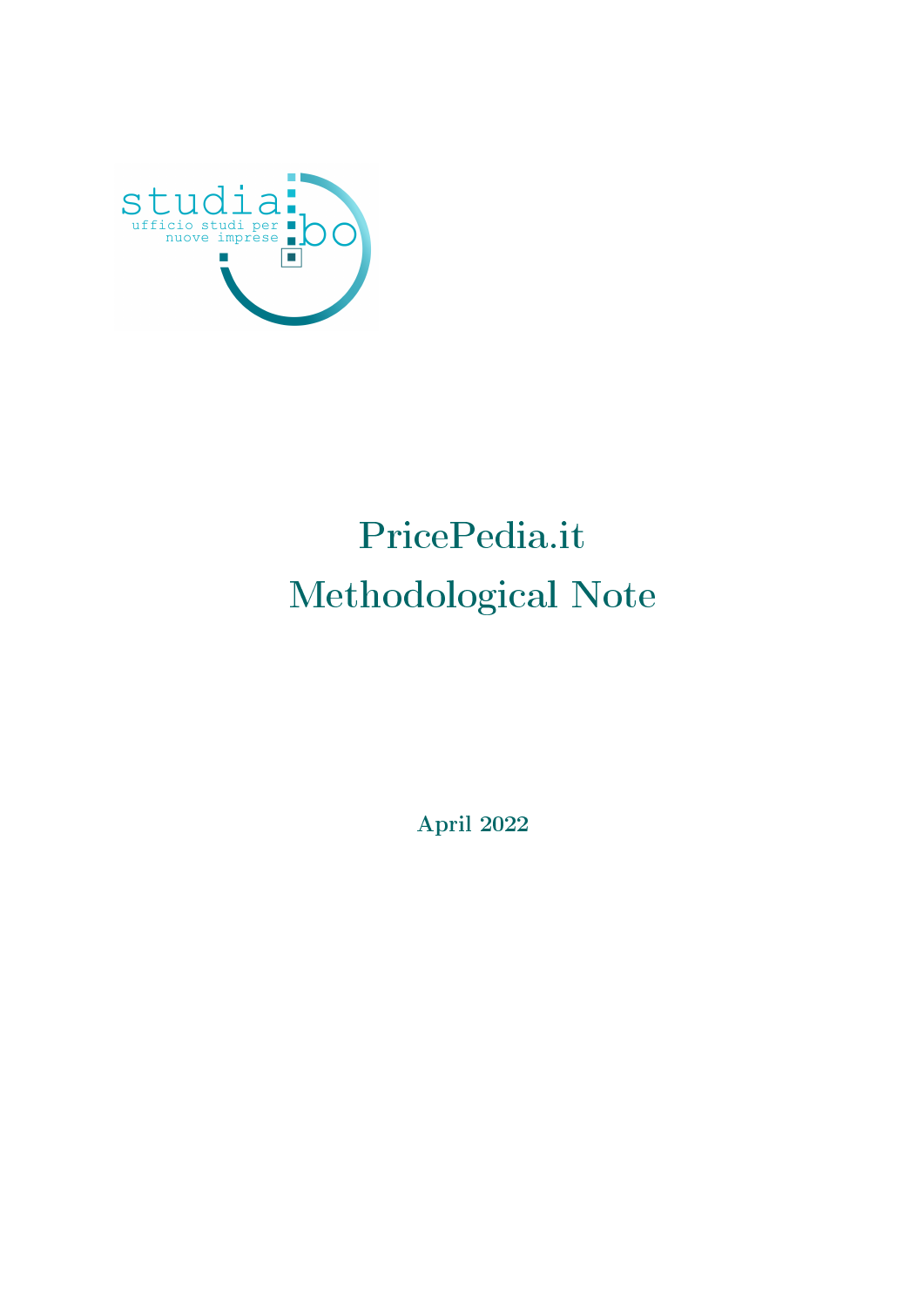# Table of Contents

| Introduction                         | 3              |
|--------------------------------------|----------------|
| Types of information                 | 4              |
| Sources                              | $\overline{4}$ |
| Financial Prices                     | 4              |
| Continuous Contracts                 | $\overline{4}$ |
| The role of financial prices         | 5              |
| Customs Prices                       | 5              |
| PricePedia Indexes                   | 5              |
| The methodology                      | 7              |
| Nowcasting                           | 7              |
| The study of the link between prices | 7              |
| The Error Correction Model-ECM       |                |
| and the Forecast residence           | 7              |
| Constant Adjustment                  | 8              |
| Data Updating                        | 9              |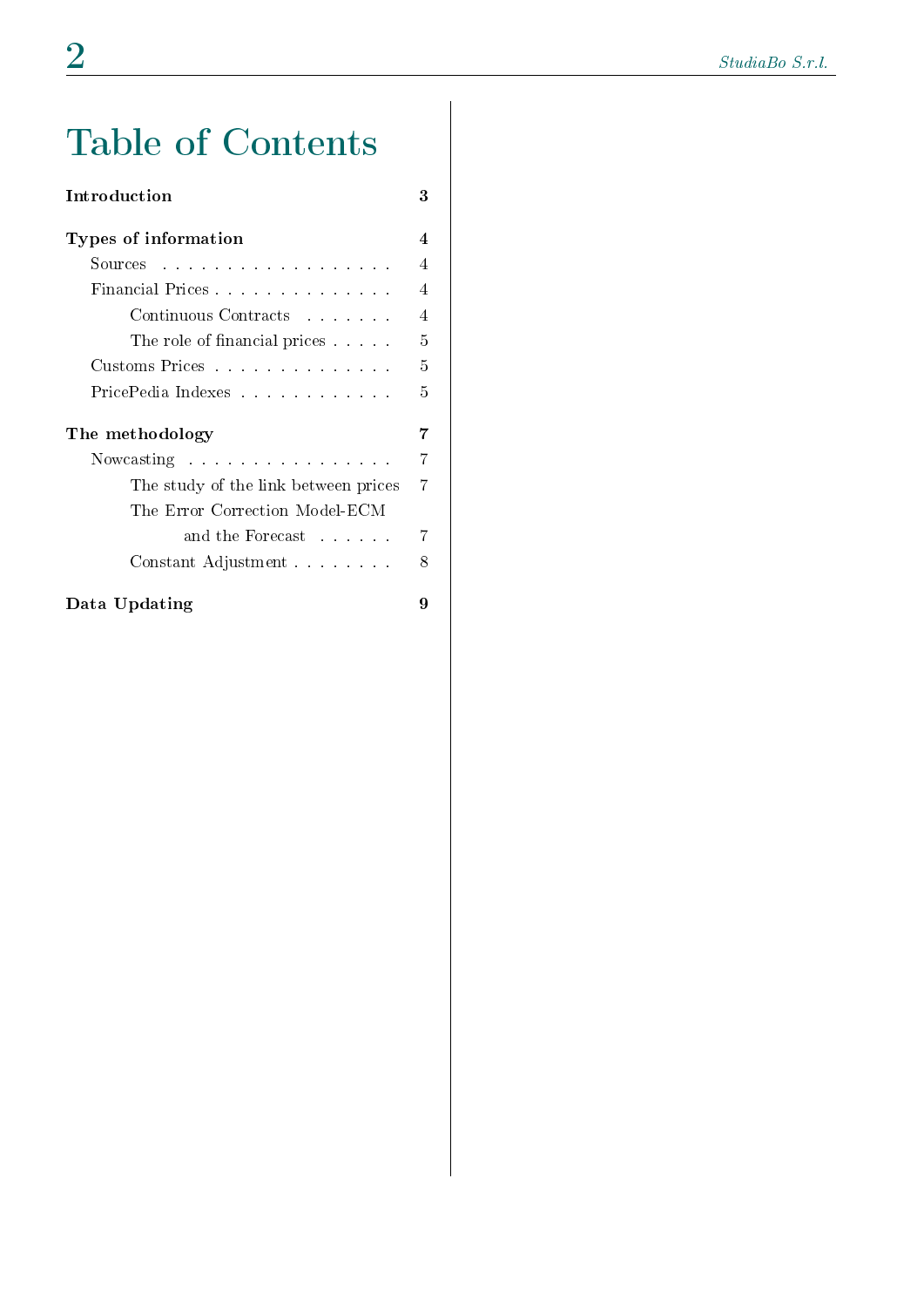# Introduction

This document describes the methodology adopted by StudiaBo for the processing of data in the PricePedia portal (www.pricepedia.it). The PricePedia project revolves around prices. Prices have different sources and nature but their use is aimed at extrapolating useful information to companies in the process of purchasing production inputs.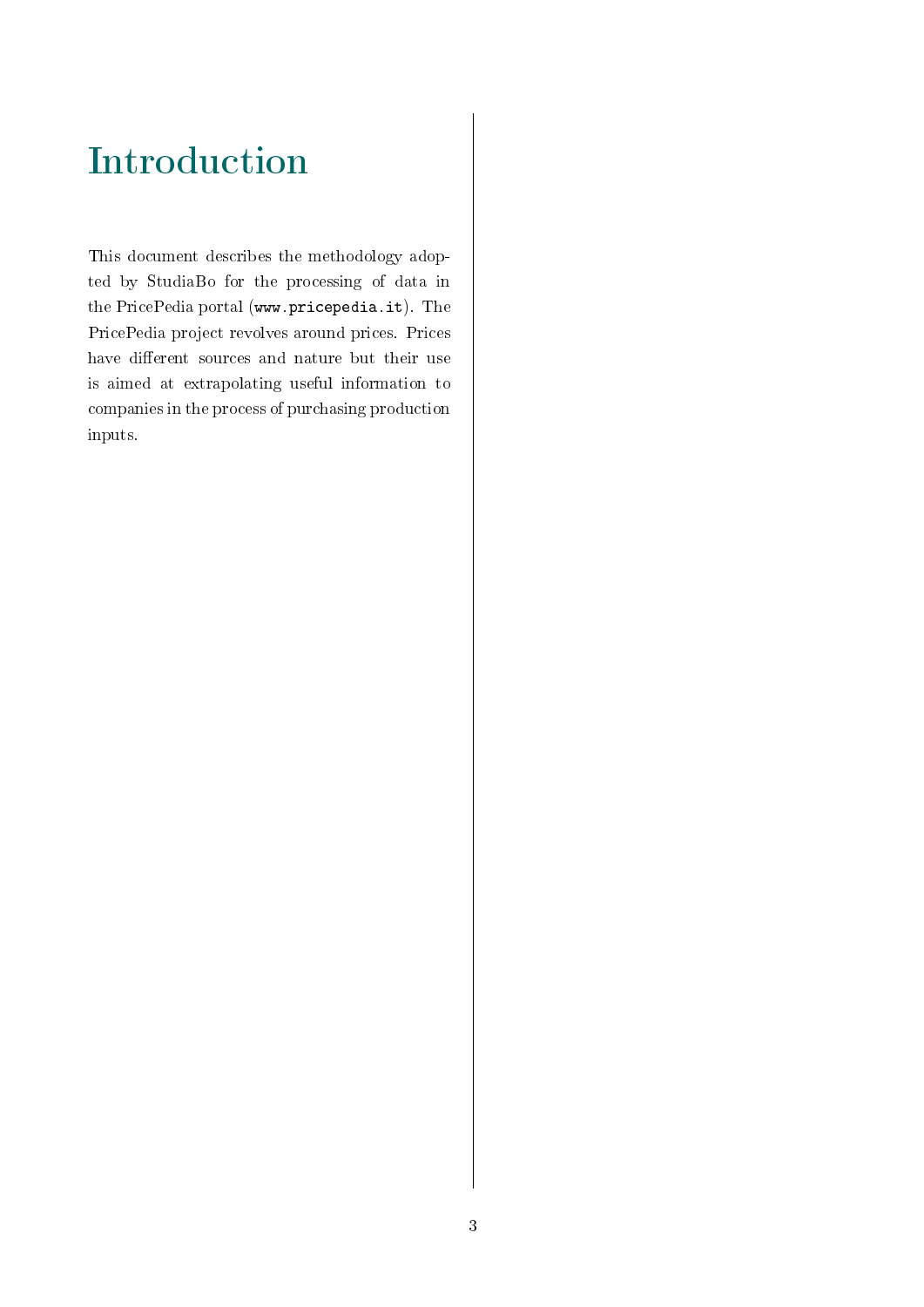### Types of information

#### Sources

The data used in the PricePedia<sup>1</sup> portal refer to:

- $\bullet$  import flows of EU countries;
- $\bullet$  official international quotations.

EU countries' import flows are from Eurostat, which periodically publishes monthly import declarations from EU countries, with a delay of about 2 months (e.g.: in April 2022, data concerning February 2022 declarations were published). For the PricePedia project we chose to use import data from EU countries for the following reasons:

- technology (transport and information exchange) has made sourcing processes increasingly international and, therefore, European data is more robust and representative than national data;
- the 8-digit Combined Nomenclature classi fies about 8000 products, which allows for a high level of detail;
- data published by Eurostat are free and public. This guarantees transparency and control.

International quotations are sourced from the major futures markets:

- London Metal Exchange (LME);
- Chicago Mercantile Exchange (CME);
- London Bullion Market (LBMA);

• Intercontinental Exchange (ICE).

The data contained in the PricePedia portal, although from different sources, show a strong correlation.

### Financial Prices

The financial data refer to the time series of daily and monthly prices of futures traded on the main international markets.

Futures are standardised forward contracts negotiated on a stock exchange, in which the underlying is the purchase of a certain quantity of an asset (usually commodities) at an agreed price. The price is therefore negotiated at the moment of conclusion on the basis of the information and expectations of the future price on that day, although the actual exchange will take place in the future. In the meantime, before the contract is realised, the price of the same good but contracted later may change significantly. The price considered refers to the settlement price, i.e. the average daily trading price of futures. Since these contracts are stipulated with an irregular frequency and with different maturities, for a medium-long term analysis we have taken into account the "~continuous contracts'.

#### Continuous Contracts

For the study of the time series of single contracts, it is therefore necessary to calculate the trend of homogeneous contracts, creating a temporal continuity. This calculation, carried out on the basis of the trading volumes and of course of the average contract prices, allows a study of the evolution of the dynamics of the transactions and of the strategic positions assumed by the market operators. The continuous contracts used in the PricePe-

<sup>&</sup>lt;sup>1</sup>One of the main differences concerns the level of product detail: while quotations refer to materials with standard shape, size and weight, customs prices refer to very specific commodities and semi-finished products (8-digit Combined Nomenclature).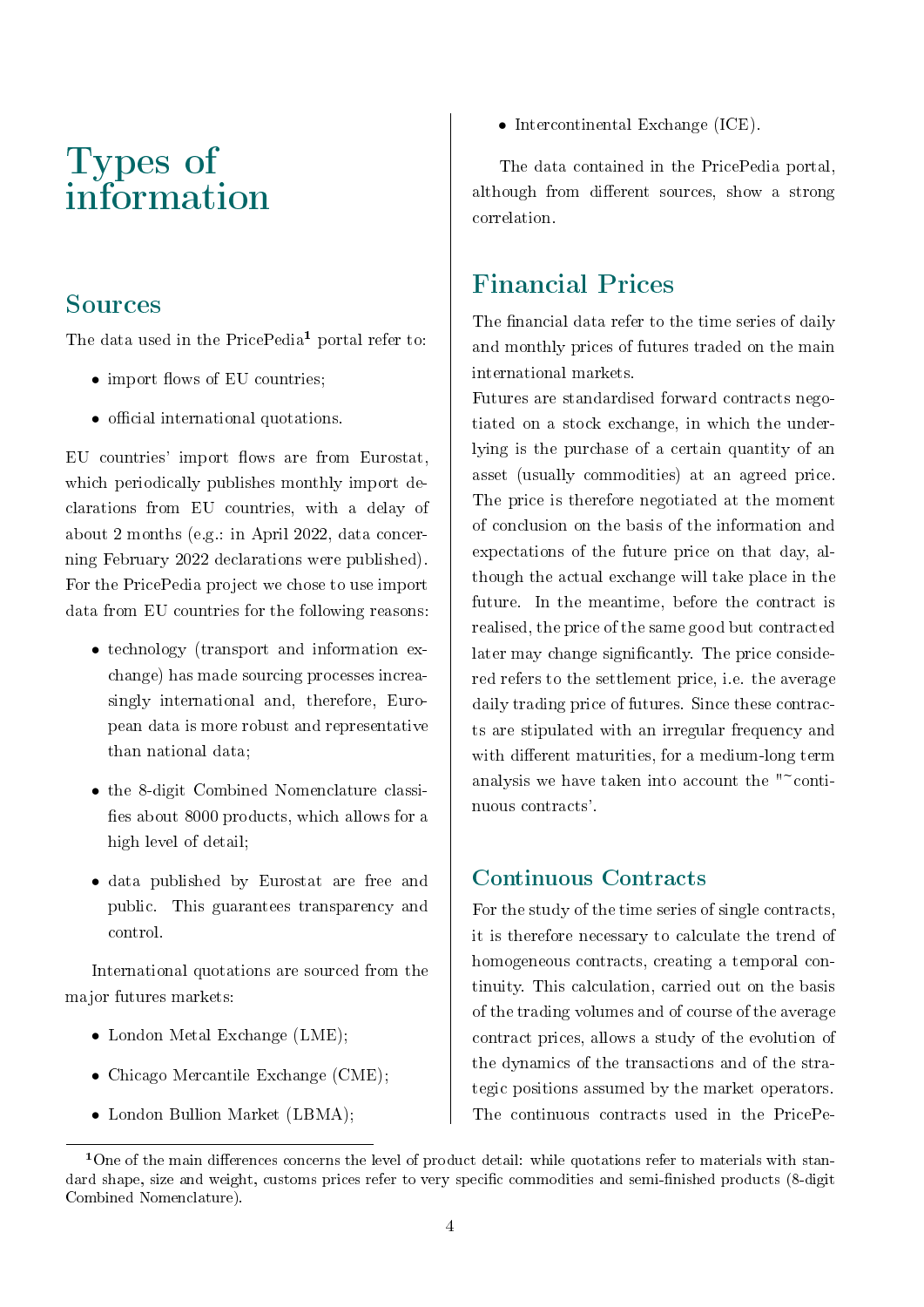dia portal have been elaborated from the Quandl platform (https://www.quandl.com/), which also contains the price trends of the contracts  $(\text{f}utu - \text{f}utu - \text{f}utu - \text{f}utu - \text{f}utu - \text{f}utu - \text{f}utu - \text{f}utu - \text{f}utu - \text{f}utu - \text{f}utu - \text{f}utu - \text{f}utu - \text{f}utu - \text{f}utu - \text{f}utu - \text{f}utu - \text{f}utu - \text{f}utu - \text{f}utu - \text{f}utu - \text{f}ut$ res). Continuous contracts are calculated in order to give the possibility to study the time series of the single contracts.

PricePedia shows two contracts for each commodity (if any): a futures contract with an expiry date within one month, also called "spot", and one with a longer expiry date, from a minimum of two months to a maximum of 3 years.

#### The role of financial prices

It is particularly important to monitor financial dynamics in the context of interconnected global markets such as those in which commodities are traded.

The actors in these markets may have different purposes. Generally, dealers use financial contracts to:

- hedging against speculative risks;
- insurance against possible situations of excessive scarcity of materials;
- increase of the contractual force towards producers.

On the side of specific financial operators, such as hedge funds, geopolitical events determine the possibility of speculative actions that often have a strong impact on market operators. Very often the interconnection between the financial and real markets allows the transmission of increases or decreases caused by speculative actions.

In PricePedia, financial data have a dual function. First of all, they inform about the trend of international prices of commodities. The differentiation of one-month (or spot) and futures contracts also provides "expert opinion". Distances in the price level of the two contracts can reveal two types of market situations:

- a situation considered normal in which the prices of short-term contracts are lower than those of long-term contracts. The higher price of the long term contract reflects some costs (inventory, etc.);
- the higher price of the longer maturity contract reflects some costs (inventory, etc.); the higher price of the shorter maturity contract reflects some costs (inventory, etc.); and the higher price of the longer maturity contract reflects some costs (inventory, etc.). A further key may be the expectation of future reduction experts, who may believe that the short-term price is not sustainable in the medium to long term.

In PricePedia financial data are finally used for updating customs prices. They are used to update customs data to the current month. The modalities of use will be specified in the section concerning the Error Correction Model (ECM) and nowcasting.

### Customs Prices

Customs data are the result of the aggregation of European customs inflows (import quantities and values). The main problem related to these data is the frequency with which they are updated: about two months late. In order to overcome this limitation and to offer up-to-date prices, econometric models and short-term forecasting methods, also known as snowcasting, have been used.

#### PricePedia Indexes

For a broader and more general understanding of the trends of the products present in PricePedia, synthetic indices aggregated by product types have been constructed.

They provide a robust representation of the phenomena taking place within a given type of pro-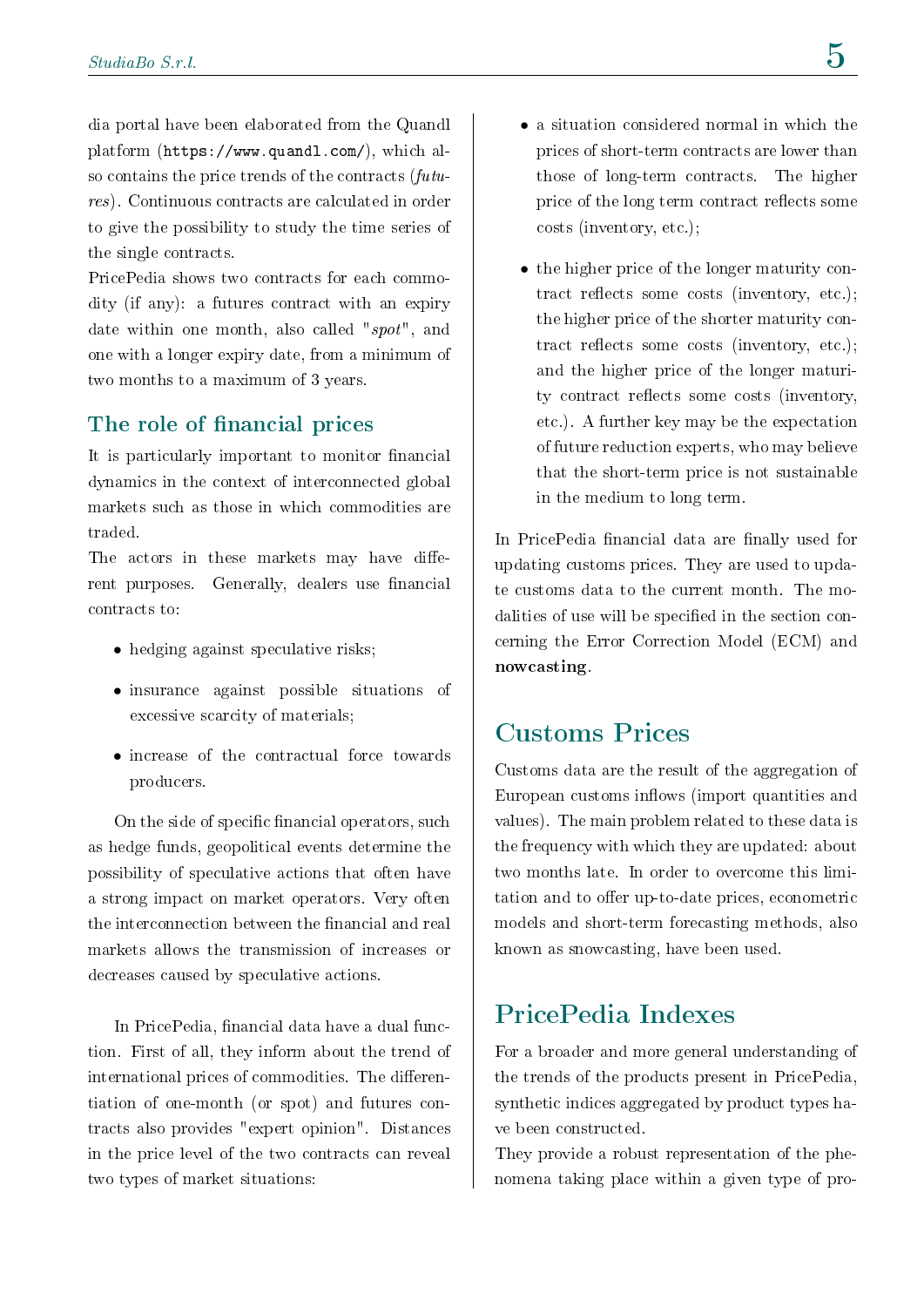#### duct.

Moreover, being relative measures, they allow a comparison of the performance of the various indices despite the fact that the products within the types have very different price levels.

- an index for each product type (energy, ferrous, etc.);
- a total index representative of the indices of the types.

These have been constructed considering 2017 as the base year. In the calculation no speci fic weights have been attributed to each product, so they are constructed as a simple arithmetic average.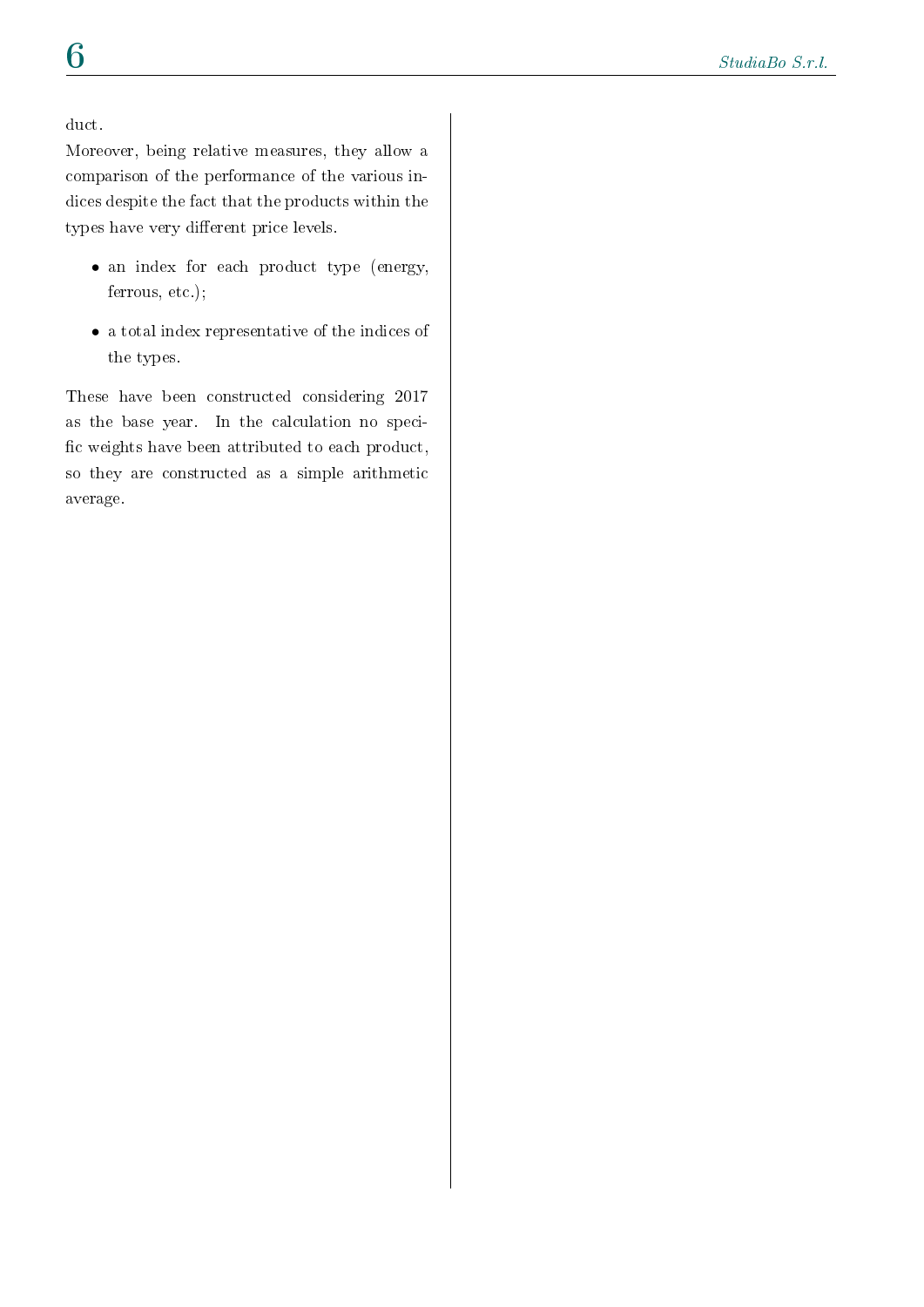# The methodology

### Nowcasting

The term 'nowcasting' refers to a short-term forecasting technique. In this case, nowcasting has been used to update customs prices to the current month, exploiting the link between "real prices" and the trend of financial prices. In particular, it is possible to divide the methodology into three phases:

- study of the link between customs and financial prices;
- ECM and calculation of the "forecast in sample";
- application of the "constant adjustment" model.

#### The study of the link between prices

The first phase requires the preliminary study of the price series. This is done first by means of a graphical analysis and then by statistical tests such as the Engle and Granger cointegration test and the Dickey-Fuller test on the order of integration of the series considered. Both the graphical analysis and the tests provide information necessary to study the link between financial and customs price series. In particular,

 $\bullet$  the graphical analysis shows us first of all if the dynamics of the series considered have common "movements" and, if they do, it is also possible to notice the series that drives the dynamics. In most cases financial prices are the first to anticipate or show signs of structural turning points.



The proposed graph shows the evolution of the customs and financial price of oil, with a very slight lag of the customs price which "follows" the financial price. In some cases, financial prices are affected by temporary movements.

Indeed, prices are very sensitive to market forces but also to external ones: they react almost instantaneously even to international monetary and economic policy factors;

- the Dickey-Fuller test (order of integration) is used to check the order of integration of the series.
- the Engle and Granger test (cointegration test) is used to understand whether there is a long-run relationship between two series. This is done by studying the stationarity of the residual component (or error) of the static regression between the two variables in question.

If the two series have the same order of integration and cointegrate then there is a specification of the ECM that represents the link between the variables studied.

### The Error Correction Model-ECM and the Forecast

After the preliminary analysis we proceed with the specification of the error-corrected model (ECM). This is one of the most robust models in the study of the link between time series. The ECM is able to capture both short-run and long-run effects. Moreover, the model is able to calculate the so-called "speed of adjustment", i.e. it is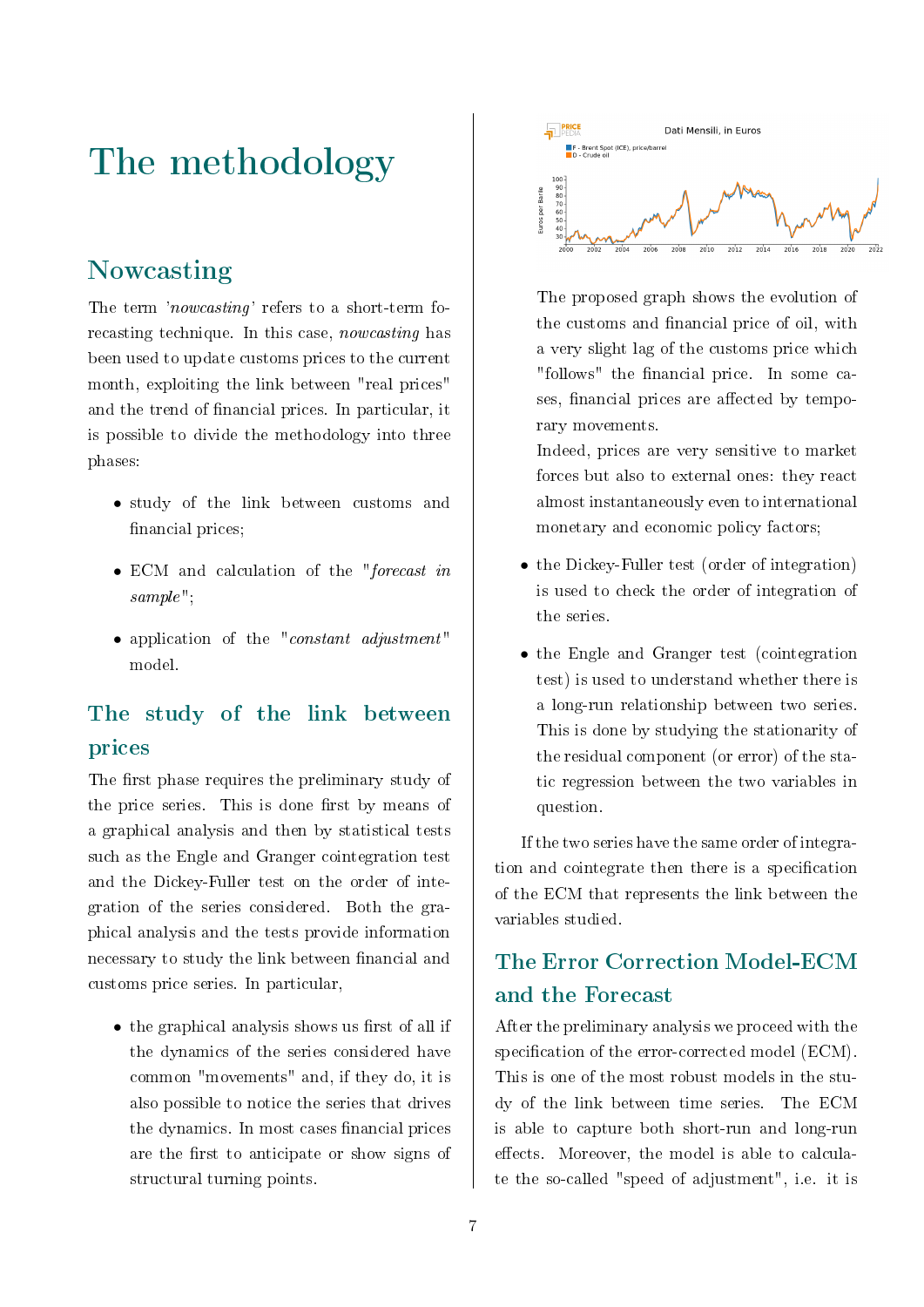able to determine in how many periods the model should reach the long-run equilibrium (target equilibrium). The model is specified as follows:

$$
\Delta Y_t = c + \gamma \Delta X_t + \alpha [Y_{t-1} - \beta X_{t-1}] + v_t \quad (1)
$$

oppure:

 $Y_t = c + \gamma \Delta X_t + (1 + \alpha) Y_{t-1} - \alpha(\beta X_{t-1}) + v_t (2)$ 

where:  $Y$  is the customs price series to be updated while  $X$  is a vector including both the financial quotation series expressed in dollars and the monthly exchange rate series. Alpha (alpha) reflects the speed of adjustment of the model.

As prices are monetary measures, to reduce possible scale effects for estimation, the variables have undergone a logarithmic transformation (monotonic transformation). (monotonic transformation).

After the model estimation phase using the OLS method, we move on to the "forecast in sample". In this phase, the value of the dependent variable (customs price) is reconstructed over the entire time span of the explanations, based on the estimated short- and long-run coefficients. The result is what can be defined as the  $fit$  of the forecast in sample: the evolution of the "expected" price series with the estimated link between the customs price and the quotations.

#### Constant Adjustment

After constructing this series, the percentage changes of the  $fit$  of the *forecast in sample* in the periods between the last historical observation of the customs price and the current month (last 3 months) are calculated. The changes are then applied to the last period of the historical series to obtain the update of the series to the current month.